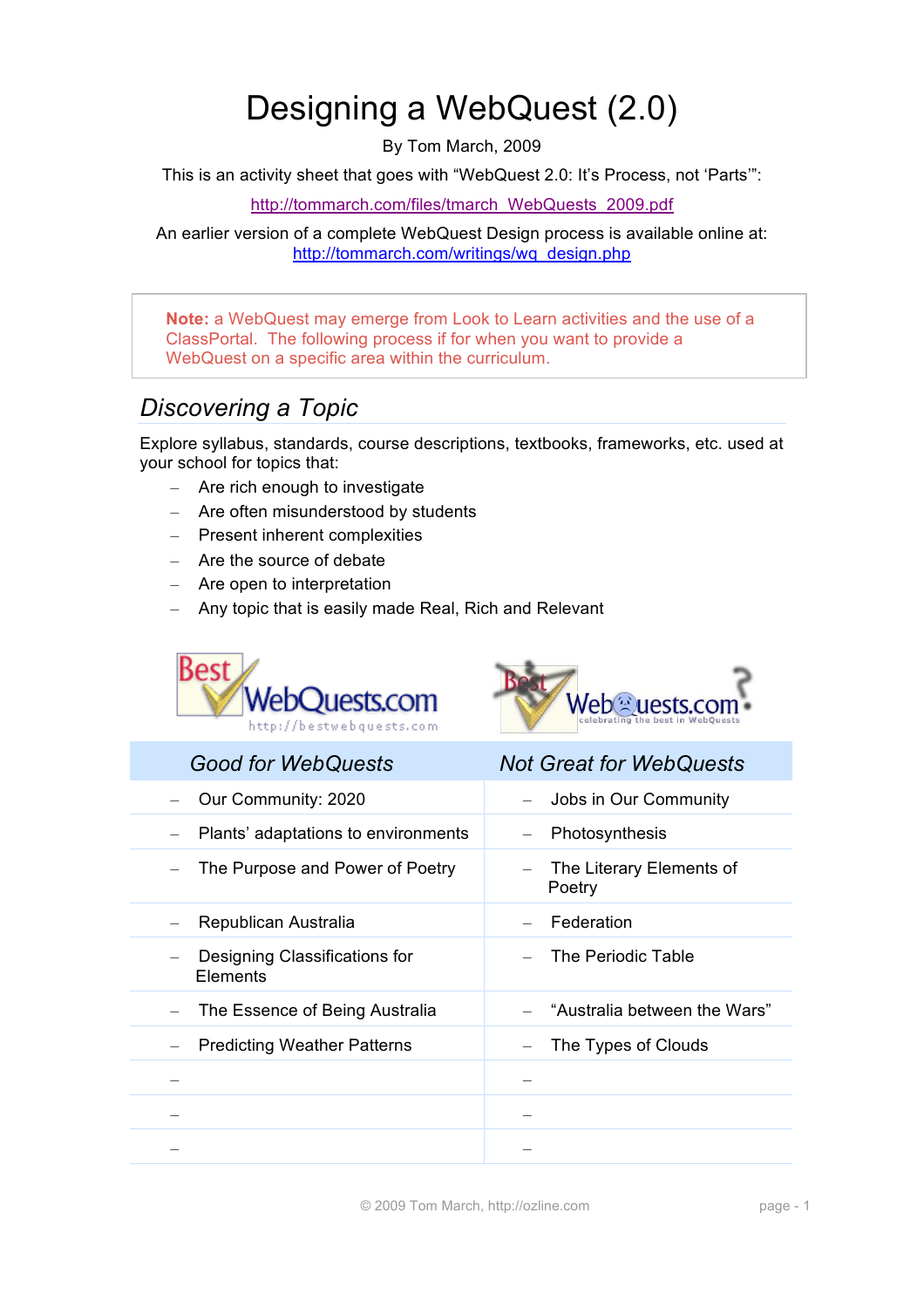### *Engagements*

- \* You can skip on to the next step if you don't have enough resources yet.
- 1. Find or create one or a few Look to Learn activities that reveal what's Real, Rich and Relevant about the topic.
- 2. Post or link to these from your class online space.

#### *Brainstorming*

Use a Stixyboard to help each other with topic ideas, links, activities, etc. If you have your own Web space for the project (a Wordpress blog or your page in Ning), add a link in your Stixy post and encourage people to add their comments there.

#### *Information Gathering*

- 1. Use Clipmarks to surf the topic. Be sure to explore things like YouTube, the TEDTalks tag listing, TagGalaxy, The Thinker Imagebase, Google News, Pageflakes, etc.
- 2. Try to resist your regular curriculum resources at this stage.
- 3. Return to Engagements if you haven't already found at least one rich Look to Learn activity to start student engagement.

#### *Learning Paths*

- 1. Consider how you will shape a range of Learning Paths that students might adopt and adapt. Look for things that naturally emerge from the topic:
	- Roles,
	- Tasks,
	- Subtopics,
	- Professions,
	- Perspectives, etc.
- 2. Depending on the students' age and ability factors, you might to make these Learning Paths more explicit and scaffolded or informal and problem-based.
- 3. Brainstorm Big Questions that can shape the WebQuest's overall purpose.
- 4. Start to imagine what student creations would represent clear demonstrations of learning. Give deep thought to how to frame the demonstrations so that students cannot avoid constructing new meaning, transforming information into new understanding. **This is the hardest part of your design task.**
- 5. Consider using the CEQ-ALL rubric as a framework for students' selfmanaged learning.